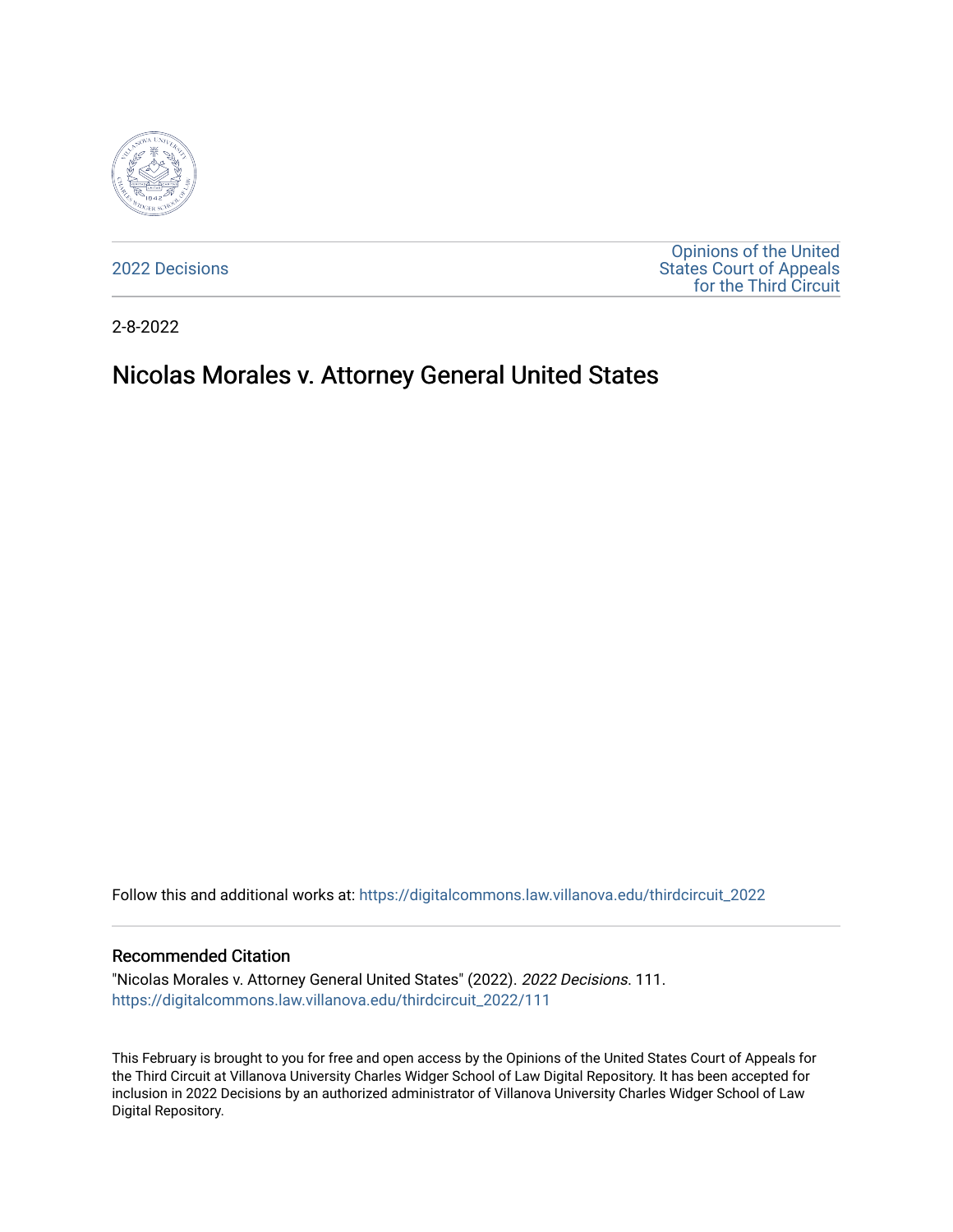#### NOT PRECEDENTIAL

## UNITED STATES COURT OF APPEALS FOR THE THIRD CIRCUIT

 $\overline{\phantom{a}}$  , where  $\overline{\phantom{a}}$ 

No. 20-3372  $\overline{\phantom{a}}$  , where  $\overline{\phantom{a}}$ 

## NICOLAS MORALES, Petitioner

v.

## ATTORNEY GENERAL OF THE UNITED STATES OF AMERICA

 $\overline{\phantom{a}}$  , where  $\overline{\phantom{a}}$ 

On Petition for Review from an Order of the Board of Immigration Appeals (Agency No. A215-665-203) Immigration Judge: Pallavi S. Shirole

Submitted Pursuant to Third Circuit L.A.R. 34.1(a) December 9, 2021

 $\overline{\phantom{a}}$  , where  $\overline{\phantom{a}}$ 

Before: SHWARTZ, PORTER and FISHER, *Circuit Judges*.

(Filed: February 8, 2022)  $\overline{\phantom{a}}$  , where  $\overline{\phantom{a}}$ 

> OPINION[\\*](#page-1-0)  $\overline{\phantom{a}}$  , where  $\overline{\phantom{a}}$

FISHER, *Circuit Judge*.

Petitioner Nicolas Morales, a native and citizen of Mexico who entered the

United States in 1999 without official authorization, seeks review of the denial of his

<span id="page-1-0"></span><sup>\*</sup> This disposition is not an opinion of the full Court and pursuant to I.O.P. 5.7 does not constitute binding precedent.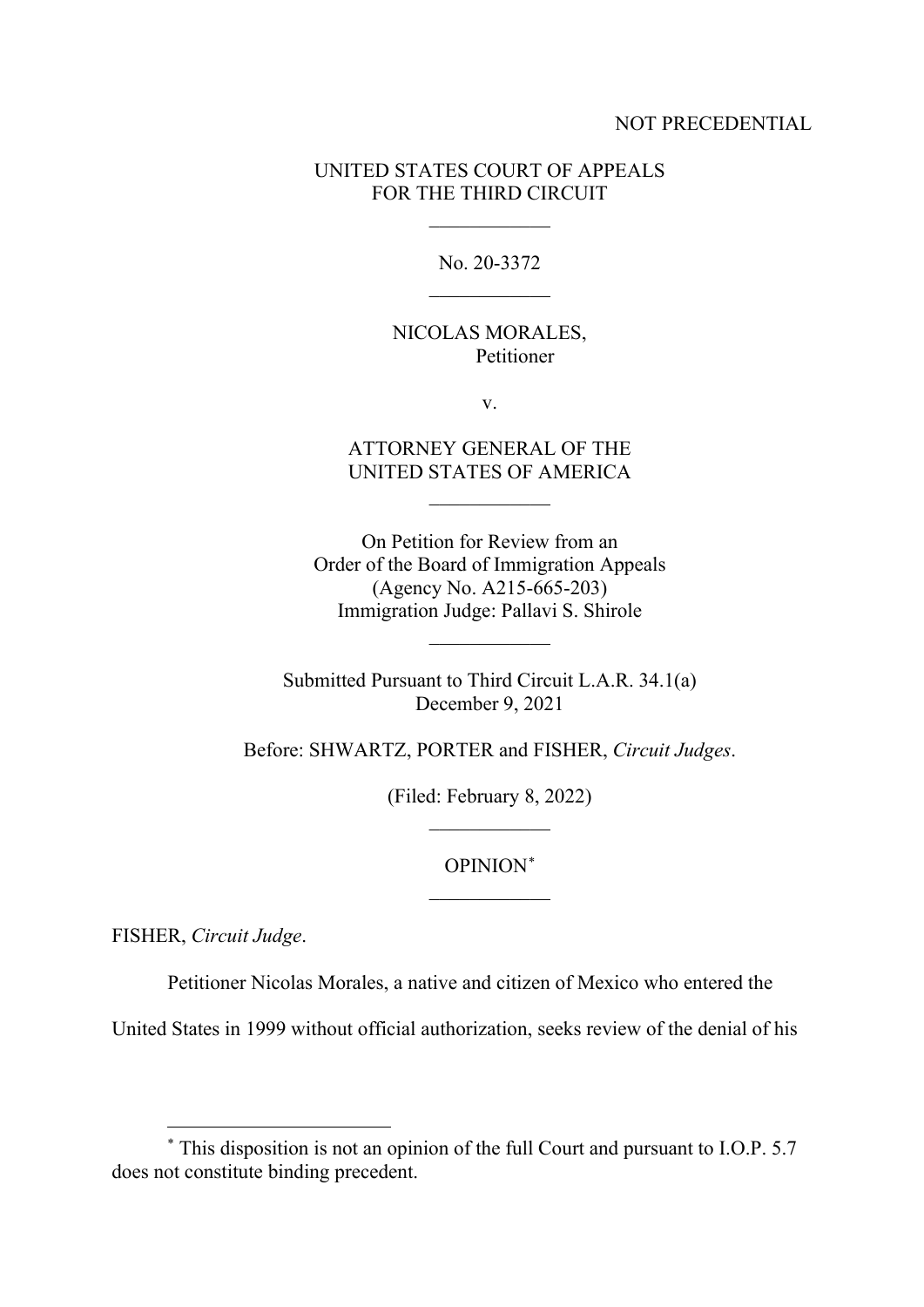petition for cancellation of removal.<sup>[1](#page-2-0)</sup> He applied for cancellation on the basis that his wife and son, both of whom are U.S. citizens, will suffer "exceptional and extremely unusual hardship" if he is removed.<sup>[2](#page-2-1)</sup> On appeal, he argues the immigration judge abused her discretion by denying his request for a continuance of the removal proceedings. He also argues this denial deprived him of his due process rights to retain counsel of his choice and to present evidence. Perceiving neither an abuse of discretion by the IJ, nor a violation of Morales's Fifth Amendment rights, we will deny the petition.

Morales first contends the IJ abused her discretion by denying his request for a continuance. Morales requested the continuance at the start of his merits hearing for the purpose of replacing his lawyer, in whom he states he lost confidence over the failure to obtain probative evidence. Where, as here, the Board of Immigration Appeals affirms the IJ on a claim without discussion, we review the IJ's decision.<sup>[3](#page-2-2)</sup> An IJ may "grant a motion for continuance for good cause shown."[4](#page-2-3) We review the denial of a continuance for abuse of discretion, and we will reverse only if the denial "is arbitrary, irrational or contrary to law."[5](#page-2-4)

<span id="page-2-0"></span><sup>&</sup>lt;sup>1</sup> Our jurisdiction over the BIA's final order arises under 8 U.S.C.  $\frac{1252(a)}{a}$ . The BIA had jurisdiction under 8 C.F.R. §§ 1003.1(b)(3), 1240.15, 1240.53.

<sup>2</sup> *See* 8 U.S.C. § 1229b(b)(1)(D).

<span id="page-2-3"></span><span id="page-2-2"></span><span id="page-2-1"></span><sup>3</sup> *See Mejia Romero v. Att'y Gen.*, 997 F.3d 145, 147–48 (3d Cir. 2021). "'Ordinarily, Courts of Appeals review decisions of the [BIA], and not those of an IJ.' We review the IJ's opinion only when 'the BIA has substantially relied on that opinion.'" *Id.* (citation omitted) (quoting *Camara v. Att'y Gen*., 580 F.3d 196, 201 (3d Cir.), *as amended* (2009)).

<sup>4</sup> 8 C.F.R. § 1003.29.

<span id="page-2-4"></span><sup>5</sup> *Hashmi v. Att'y Gen*., 531 F.3d 256, 259 (3d Cir. 2008).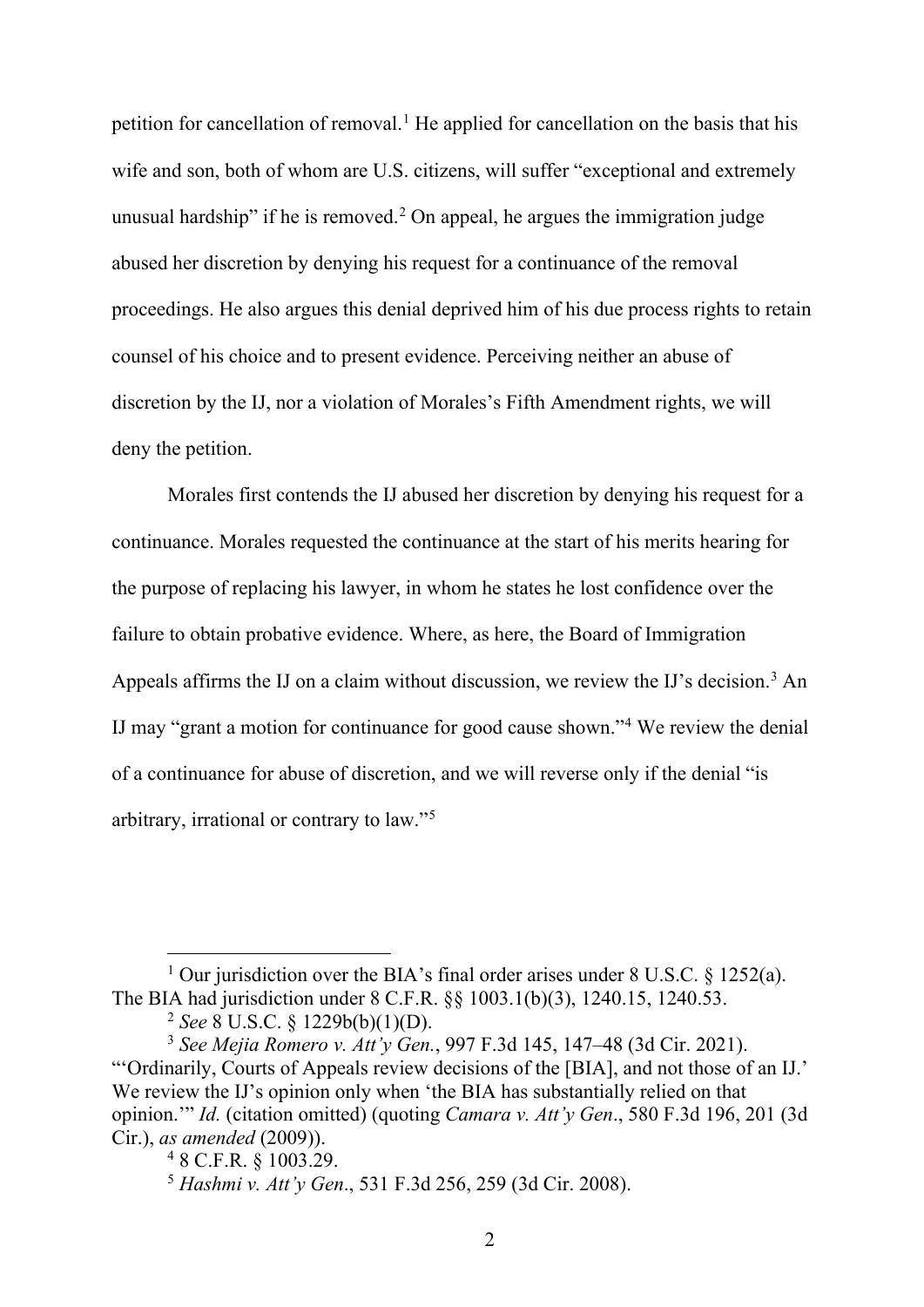Morales contends the denial was arbitrary because the IJ conducted only a cursory inquiry into his reasons for seeking a continuance. Despite Morales's characterization to the contrary, the IJ did engage with Morales and his attorney about why he was seeking to continue the proceedings, and she considered factors that might justify granting a continuance. [6](#page-3-0) In her discussion with Morales, the IJ noted the case had been pending for roughly three months, Morales had not previously alerted the IJ to the need for a continuance, and he had only asked his lawyer to withdraw that very morning. Morales observes that this was the first continuance he requested in this case. This counts in his favor, yet it is not the only factor the IJ may consider.[7](#page-3-1) At a minimum, the decision to deny is sufficiently reasoned for us to conclude it was not arbitrary; therefore, it did not constitute an abuse of discretion.

Turning to Morales's constitutional claims, he argues the refusal to postpone proceedings violated his due process rights in two respects: his right to counsel of his choice and his right to present supporting evidence. We review these claims *de novo.*[8](#page-3-2) Removal proceedings need only satisfy the requirements of "fundamental fairness."[9](#page-3-3)

<span id="page-3-0"></span><sup>6</sup> *See Matter of L-A-B-R-*, 27 I. & N. Dec. 405, 415 (Att'y Gen. 2018) ("It may also be appropriate to consider the length of the continuance requested, the number of hearings held and continuances granted previously, and the timing of the continuance motion.").

<sup>&</sup>lt;sup>7</sup> See id.<br><sup>8</sup> Fadiga v. Att'y Gen., 488 F.3d 142, 153 (3d Cir. 2007).

<span id="page-3-3"></span><span id="page-3-2"></span><span id="page-3-1"></span><sup>8</sup> *Fadiga v. Att'y Gen*., 488 F.3d 142, 153 (3d Cir. 2007). 9 *Muhanna v. Gonzales*, 399 F.3d 582, 587 (3d Cir. 2005); *see also Calderon-Rosas v. Att'y Gen.*, 957 F.3d 378, 384 (3d Cir. 2020) (detailing elements of a fundamentally fair hearing).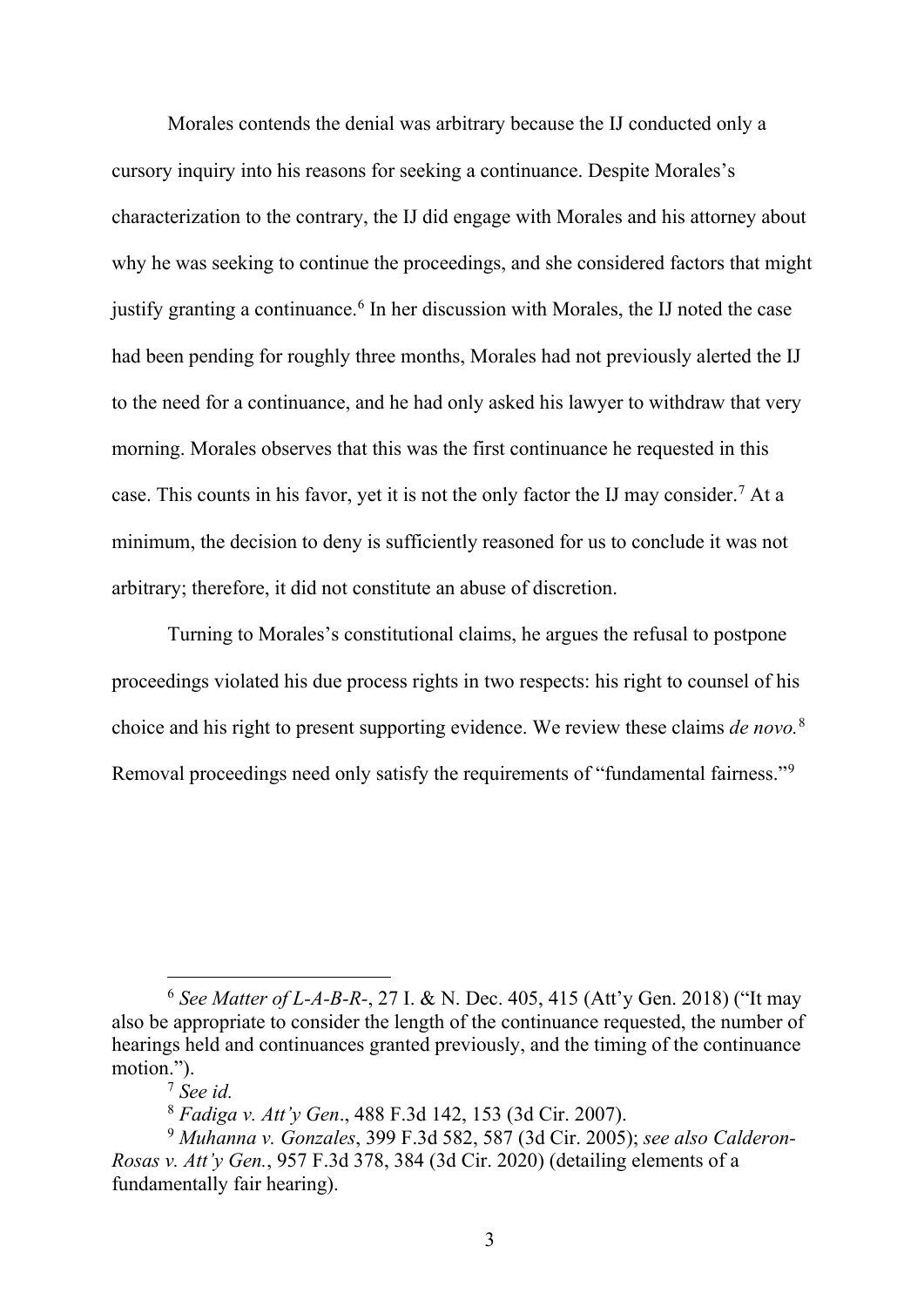Procedural due process claims generally require a petitioner to show both a deprivation of process and resulting prejudice.<sup>[10](#page-4-0)</sup>

On his first claim, Morales argues the IJ—by denying his requested continuance—forced him to proceed with a lawyer in whom he had lost confidence, violating his right to counsel of his choice. Individuals in removal proceedings have a right to counsel that derives from the Fifth Amendment, not from the Sixth.<sup>11</sup> This means an individual facing removal possesses the right "to counsel of his or her own choice at his or her own expense," but not to "government-appointed counsel."[12](#page-4-2) Within this claim, Morales also includes the contention that he received ineffective assistance of counsel. The "Due Process Clause guarantees aliens the right to effective assistance of counsel in removal proceedings,"[13](#page-4-3) and whether a petitioner was granted the right to counsel of his choice is a separate and distinct question from whether a petitioner's counsel was effective. [14](#page-4-4) Morales's brief is plausibly read as making both arguments, so we will address each in turn.

Our precedent compels the conclusion that Morales's right to counsel of his choice was satisfied. In *Ponce-Leiva v. Ashcroft*, the petitioner selected and retained a lawyer; however, that lawyer subsequently failed to appear at the petitioner's merits

<span id="page-4-0"></span><sup>10</sup> *See B.C. v. Att'y Gen.*, 12 F.4th 306, 318 (3d Cir. 2021) ("In some cases, a due process issue may not warrant a remand to the agency where it is clear the noncitizen suffered no prejudice from the agency's errors.").

<span id="page-4-2"></span><span id="page-4-1"></span><sup>11</sup> *Ponce-Leiva v. Ashcroft*, 331 F.3d 369, 374 (3d Cir. 2003). In addition, petitioners are also afforded a statutory entitlement to counsel. 8 U.S.C. § 1229a(b)(4)(A); *see also* 8 C.F.R. §§ 1003.16, 1240.3. We have treated these rights to counsel as satisfied in the same circumstances, *see Ponce-Leiva*, 331 F.3d at 374–77, as the parties do here.

<span id="page-4-3"></span><sup>&</sup>lt;sup>12</sup> *Leslie v. Att'y Gen.*, 611 F.3d 171, 181 (3d Cir. 2010).<br><sup>13</sup> *Calderon-Rosas*, 957 F.3d at 385.

<span id="page-4-4"></span><sup>&</sup>lt;sup>14</sup> *See Ponce-Leiva*, 331 F.3d at 374, 377–78.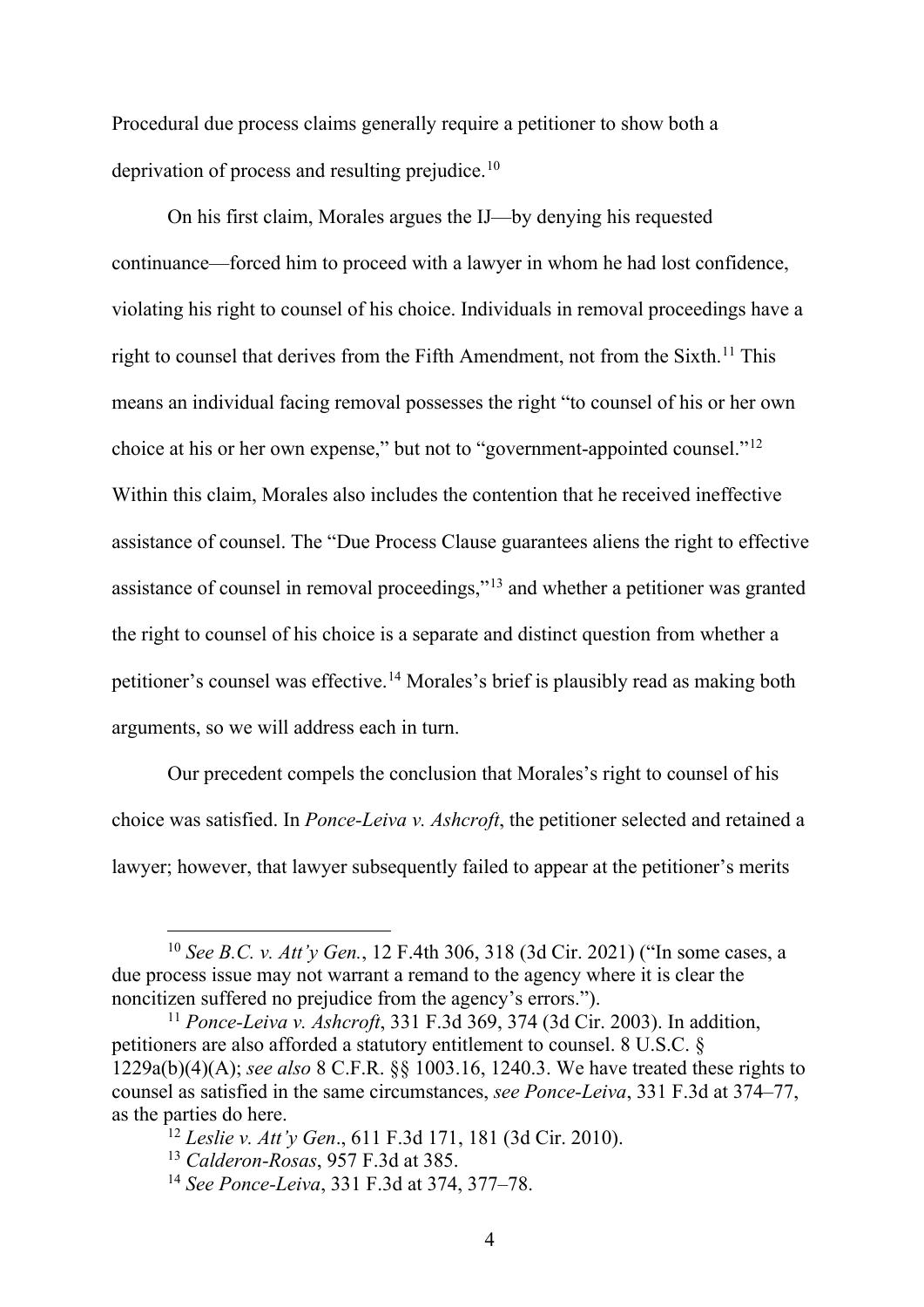hearing.<sup>[15](#page-5-0)</sup> As in this case, the petitioner argued the IJ's refusal to grant a continuance deprived him of the right to counsel.<sup>[16](#page-5-1)</sup> This Court held the petitioner's right had been satisfied because the petitioner had received "ample time" since the initiation of proceedings to find a lawyer and had in fact done so.<sup>[17](#page-5-2)</sup> We also drew attention to the "facial lack of merit" in the petitioner's claim.<sup>[18](#page-5-3)</sup>

*Ponce-Leiva* forecloses Morales's argument that his right to due process was violated because he had to proceed with a lawyer in whom he had lost faith. Here, Morales was able to retain counsel in time for his initial hearing in December 2019. He thus exercised his right to select and retain counsel. Furthermore, unlike the petitioner in *Ponce-Leiva*, Morales was actually represented by counsel at his merits hearing, so he was in a better position than a petitioner who we held suffered no due process violation.

Attempting to avoid this precedent, Morales argues the IJ "bullied" him into proceeding with a lawyer in whom he had lost confidence. [19](#page-5-4) But the hearing transcript does not reveal the sort of "browbeating" that we have held undermines the fundamental fairness of a proceeding[.20](#page-5-5) The IJ's tone appears respectful throughout the proceedings, her occasional interjections were limited to asking clarifying

<sup>15</sup> 331 F.3d at 371–72.

<span id="page-5-2"></span><span id="page-5-1"></span><span id="page-5-0"></span><sup>&</sup>lt;sup>16</sup> *Id.* at 371–73.<br><sup>17</sup> *Id.* at 374–76. In arriving at this rule, we assumed that for a petitioner's right to counsel to be violated, the denial must result from an abuse of discretion by the IJ. *See id.* at 375. Under that rule, Morales's claim fails because, as we indicate above, the IJ's denial did not constitute an abuse of discretion.

<sup>18</sup> *Id.* at 377.

<sup>19</sup> Pet. Br. at 21.

<span id="page-5-5"></span><span id="page-5-4"></span><span id="page-5-3"></span><sup>20</sup> *See Serrano-Alberto v. Att'y Gen.*, 859 F.3d 208, 216–19, 221–25 (3d Cir. 2017) (collecting and discussing cases).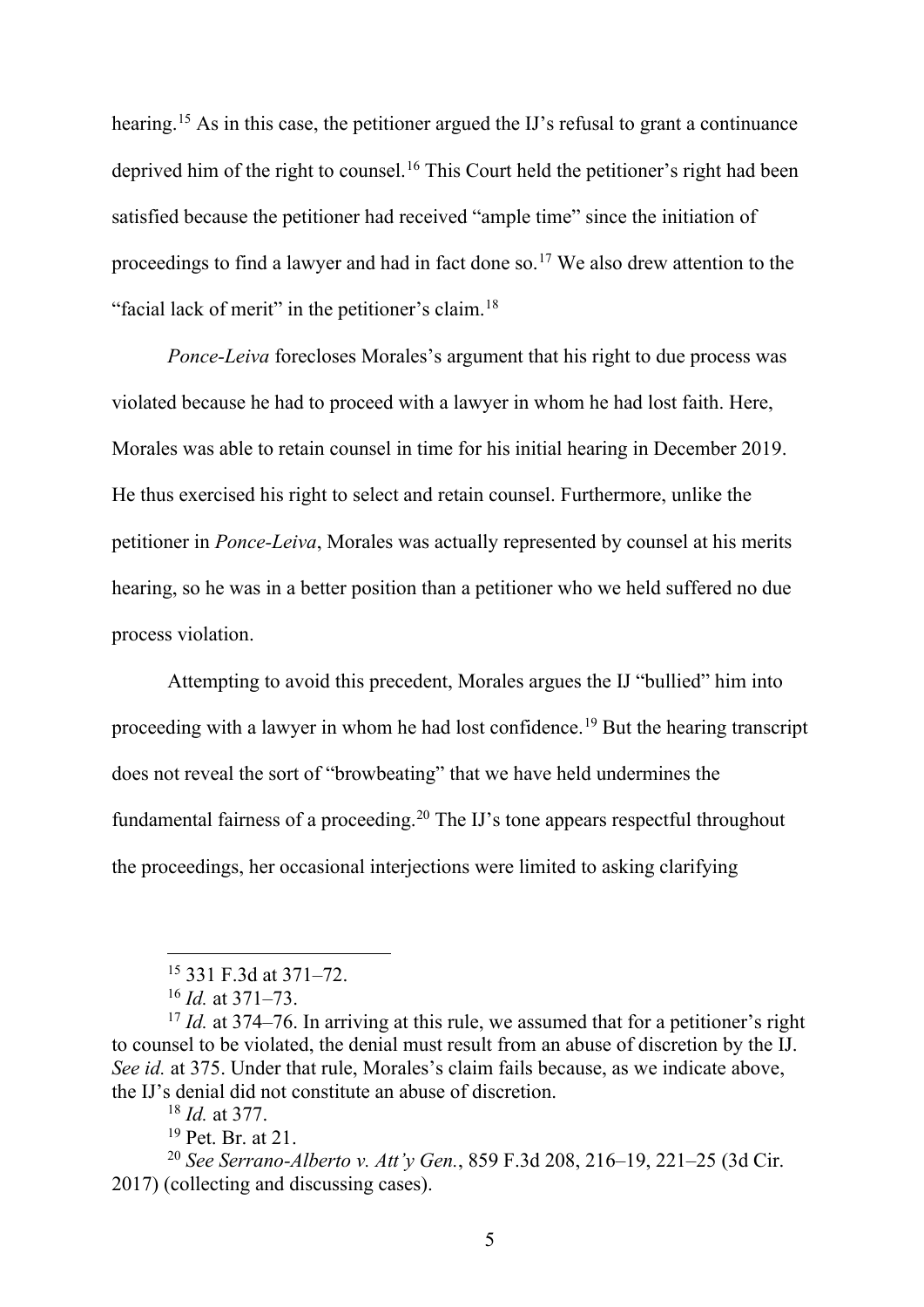questions, and her reminders to Morales to speak through the interpreter were limited to the start of proceedings and were consistent with preserving the clarity of the testimony.[21](#page-6-0) Morales also attempts to liken his case to *Leslie v. Attorney General*. [22](#page-6-1) However, in *Leslie*, the IJ failed to notify the petitioner of the availability of free legal services in violation of applicable regulations.<sup>[23](#page-6-2)</sup> In this case, Morales cannot show a comparable regulatory violation by the IJ, and he was able to obtain representation. In response to this basis for distinguishing *Leslie*, Morales pivots to an ineffective assistance argument,  $24$  which we address now.

According to Morales, the IJ should have granted his requested continuance

because he indicated he was not represented by effective counsel.<sup>[25](#page-6-4)</sup> To prevail on an

ineffective assistance claim, a petitioner needs to show that competent counsel would

<sup>23</sup> 611 F.3d at 173–75; *see* 8 CFR. § 1240.10(a)(1)–(2).

<span id="page-6-3"></span><span id="page-6-2"></span><sup>24</sup> Pet. Br. at 22 ("[W]hether Mr. Morales was aware of the existence of pro bono counsel bears no relationship to whether he felt adequately represented by his

<span id="page-6-4"></span> $25$  The Government suggests that Morales may have forfeited his ineffective assistance argument by not squarely raising it on appeal. Indeed, claims raised only in passing are deemed forfeited. *Fed. Trade Comm'n v. AbbVie Inc.*, 976 F.3d 327, 368 n.3 (3d Cir. 2020). But here, Morales filed a motion to remand for ineffective assistance of counsel before the BIA, and he alleges that his prior counsel was ineffective throughout his brief. Furthermore, the BIA found that Morales had complied with the factors from *Matter of Lozada* for the preservation of a claim of ineffective assistance of counsel on appeal. *See* 19 I. & N. Dec. 637, 638–39 (BIA 1988). As a result, we consider the claim.

<span id="page-6-0"></span><sup>21</sup> *See Cham v. Att'y Gen.*, 445 F.3d 683, 687–89, 691–92 (3d Cir. 2006) (finding that IJ "continually abused an increasingly distraught petitioner," including by repeated commands to speak through the interpreter).

<span id="page-6-1"></span><sup>22</sup> Morales also relies on *Ignatov v. Ashcroft*, 71 F. App'x 157 (3d Cir. 2003), an unpublished decision, which is of course non-precedential. *See, e.g.*, *Wallace v. Mahanoy*, 2 F.4th 133, 144 n.16 (3d Cir. 2021). Even if *Ignatov* were designated as precedential, it would be unhelpful for Morales. *Ignatov* distinguished *Ponce-Leiva* on the basis that the petitioner had a facially valid reason to request asylum; therefore, the absence of a lawyer was prejudicial. *See* 71 F. App'x at 161–62. Here, as we will discuss, Morales cannot show prejudice.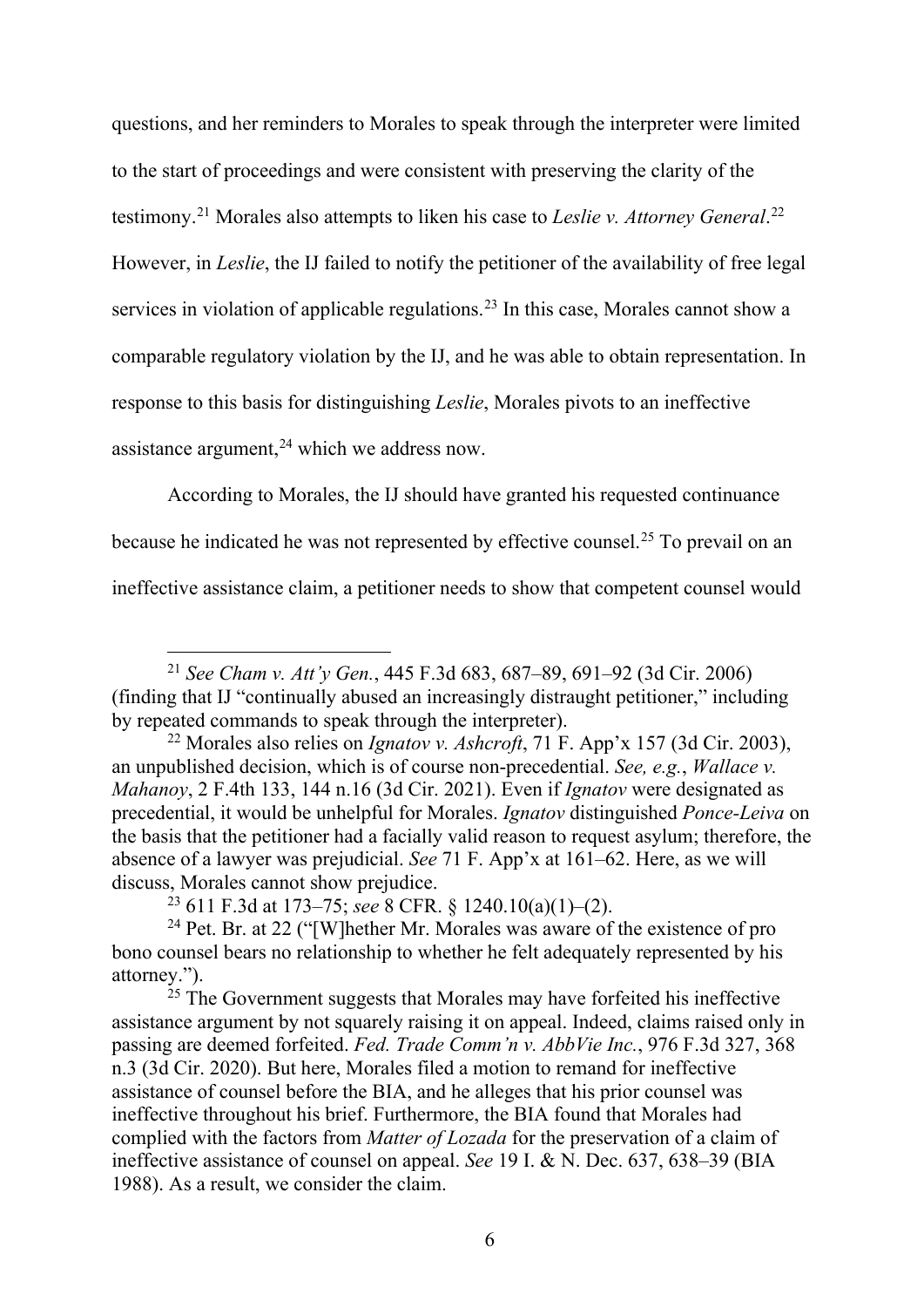have acted differently and that the petitioner suffered prejudice as a result of counsel's performance. [26](#page-7-0) Prejudice requires a showing of a reasonable probability of a different outcome before the IJ, absent counsel's errors. [27](#page-7-1) As an initial matter, we are not persuaded that Morales's attorney was incompetent. Although Morales may have preferred different counsel, the record shows that Morales's lawyer was prepared to represent him at the hearing and that she ably discharged her duty.[28](#page-7-2) Even if we did perceive incompetence, we remain unconvinced that Morales has shown prejudice. Morales claims his prior attorney was incompetent specifically for failing to gather the evidence that he later presented to the BIA on appeal. Consequently, this prejudice inquiry overlaps with Morales's claim that he was denied the opportunity to submit evidence, to which we turn next. Because we conclude below that Morales did not suffer prejudice from the absence of additional evidence, we reject his ineffective assistance of counsel argument.

Morales's final claim is that the IJ, and in turn the BIA, denied him the chance to obtain further evidence that would have changed the outcome of his case.

Procedural due process guarantees a petitioner "a reasonable opportunity to present

<sup>26</sup> *See Calderon-Rosas*, 957 F.3d at 388.

<sup>27</sup> *Id.*

<span id="page-7-2"></span><span id="page-7-1"></span><span id="page-7-0"></span><sup>28</sup> This case is distinguishable from *Calderon-Rosas*, where we found the petitioner's attorney to be incompetent for failing to submit easily obtainable medical evidence. *See* 957 F.3d at 388. Though Morales's prior attorney did not submit corroborating medical records before the merits hearing, counsel submitted an affidavit from Morales's wife describing her conditions and elicited credible testimony from Morales at the hearing regarding the care he provided to her. Morales further points to his prior attorney's affidavit, stating it was error not to object to the IJ's denial of the continuance. However, the affidavit bases this conclusion entirely on *Ignatov*, which we have noted is both non-precedential and distinguishable.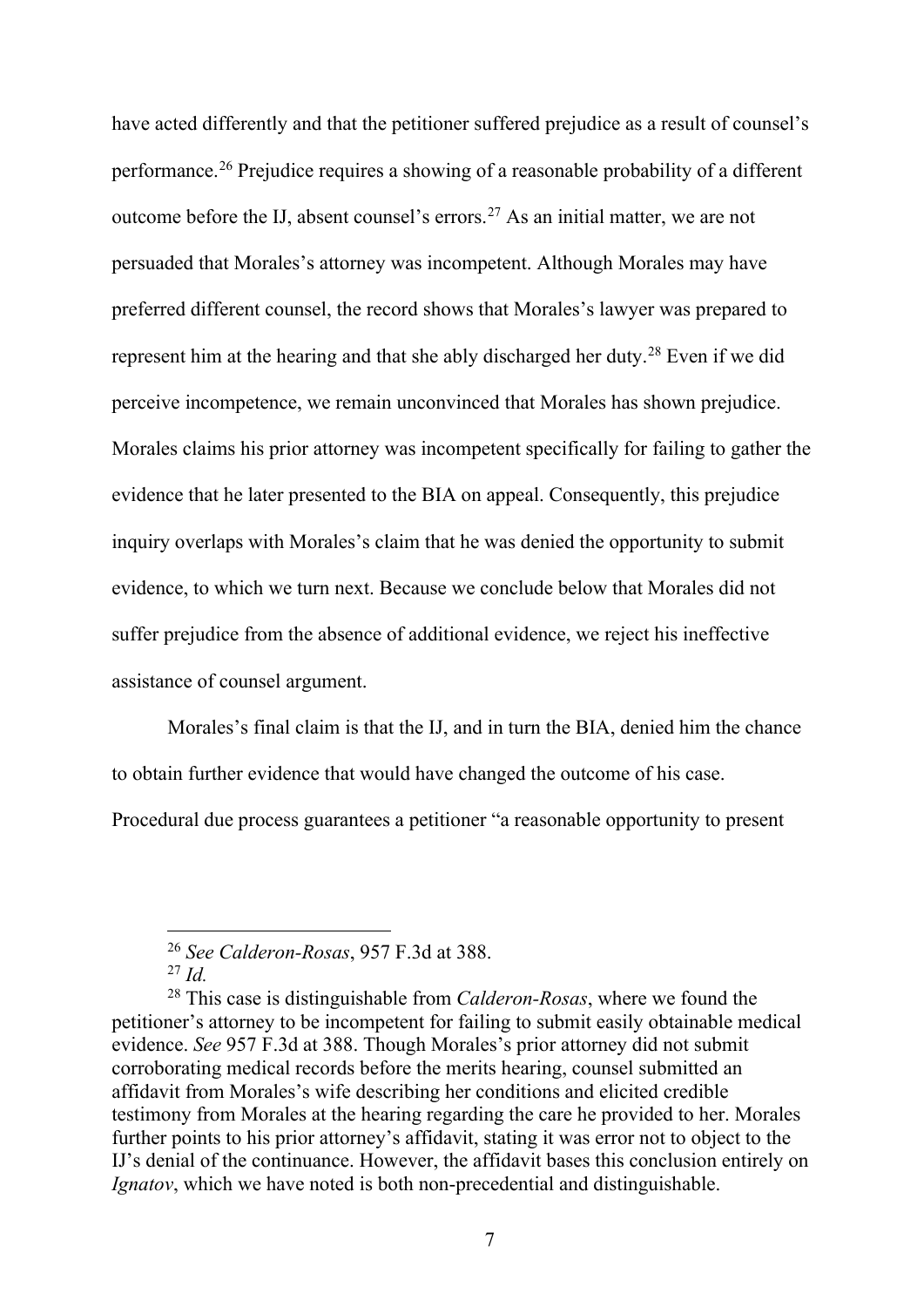evidence on his behalf."[29](#page-8-0) For us to conclude Morales was deprived of due process, he must show both that he was deprived of the ability to present certain evidence and that he suffered prejudice as a result.<sup>[30](#page-8-1)</sup> We lack jurisdiction to second-guess the BIA's determination of whether the evidence Morales offers amounts to a showing of exceptional and extremely unusual hardship.<sup>[31](#page-8-2)</sup>

Like the BIA, we resolve this claim on the prejudice prong. Although the IJ found that Morales could not corroborate certain elements of his application, she ruled in the alternative that, even assuming Morales could provide all the evidence he sought, he still could not show his son and wife would experience the requisite degree of hardship. She reached this conclusion by relying primarily on Morales's testimony at the hearing, which she found generally credible. On appeal, the BIA considered Morales's additional evidence, but it found the new documentation did not show "the potential to alter the outcome of his proceedings."[32](#page-8-3) For example, it noted that "[t]hese [new] records do not undermine the [IJ's] finding that [Morales's] wife appears able to manage her own medical needs."[33](#page-8-4)

<span id="page-8-0"></span><sup>29</sup> *Cham*, 445 F.3d at 691 (alteration omitted) (quoting *Abdulrahman v. Ashcroft*, 330 F.3d 587, 596 (3d Cir. 2003)).

<span id="page-8-1"></span><sup>30</sup> *Serrano-Alberto*, 859 F.3d at 213. Prejudice, again, means the deprivation of process must have had the potential to affect the outcome of the proceedings. *Id.*

<sup>31</sup> *See Hernandez-Morales v. Att'y Gen.*, 977 F.3d 247, 249 (3d Cir. 2020).

<span id="page-8-3"></span><span id="page-8-2"></span><sup>32</sup> J.A. at 13. This point represents yet another divergence from *Calderon-Rosas*. There, we observed with disapproval that the BIA had faulted the petitioner for not establishing what evidence he would have presented, but for his counsel's ineffectiveness, while also refusing to consider new evidence on appeal. *See* 957 F.3d at 383, 387–88. Here, by contrast, the BIA fully considered the new evidence offered by Morales on appeal.

<span id="page-8-4"></span><sup>33</sup> J.A. at 14.